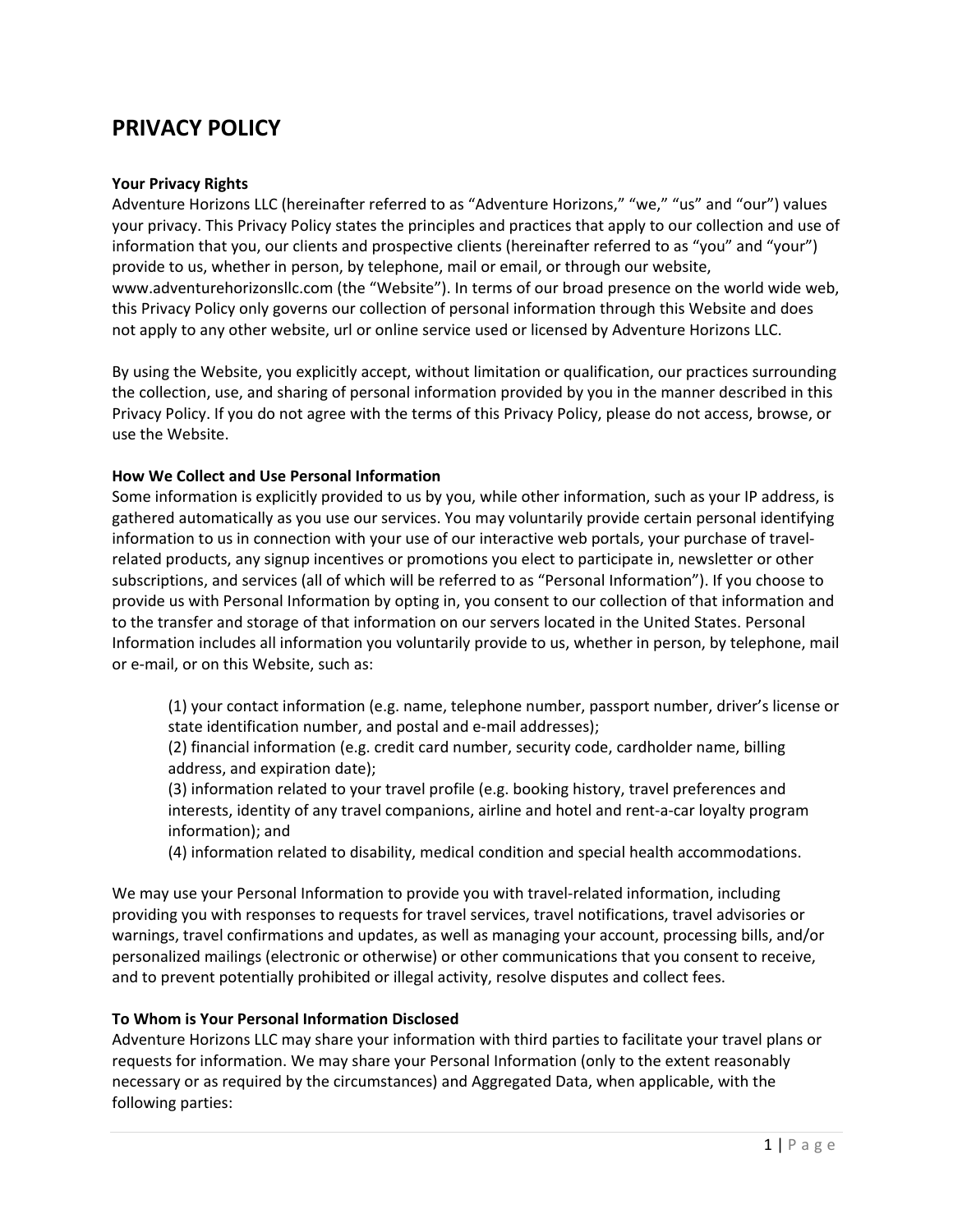(1) Third party vendors, web hosting service providers, travel service providers, host travel agencies and other reputable travel industry intermediaries in order for such parties to: (i) assist Adventure Horizons LLC in providing the requested travel services to you, (ii) assist Adventure Horizons LLC in personalizing your experience which includes informing you of future travel opportunities and offers (iii) provide aggregate reporting to Adventure Horizons LLC and certain third parties (using only Aggregated Data and not individual Personal Information when provided to third parties), and (iv) provide emergency client assistance if applicable and eligible.

(2) Third party vendors, travel service providers, host travel agencies and other travel industry intermediaries which provide certain services or functions requested by you and/or which fulfill your requested transactions, including but not limited to, cruise lines, airlines, hotels, destination management companies, event sites, tour operators, travel insurance companies, and ground transportation providers, as well as service providers who assist with our business operations (such as fraud investigations, bill collection and affiliate and award programs).

(3) Other third parties to whom you explicitly ask us to send your information (or about whom you are otherwise explicitly notified and consent to when using a specific service).

(4) The appropriate parties if it is requested by a government agency or law enforcement personnel or if we are otherwise required by law to disclose it in response to subpoenas, court orders, or other legal process, to establish or exercise our legal rights, to defend against legal claims, or as otherwise required by law (in which case, we reserve the right to raise or waive any legal objection available to us).

(5) Other appropriate entities, such as our successors or assigns, should we undergo a corporate transaction, such as a divestiture, merger, consolidation, or asset sale.

(6) The appropriate parties when we believe in good faith that disclosure is required to investigate or prevent suspected illegal activity, to protect the security, property, assets and/or rights of Adventure Horizons LLC from unauthorized use or misuse of the Website or anything found at the Website.

Once your Personal Information has been shared with a non-affiliated third party in accordance with this Privacy Policy, we cannot control how that third party collects, uses or shares your Personal Information and as such, we will thereafter have no responsibility for its use. Protection of your Personal Information in the possession of any such third party shall be governed by the Privacy Policy of that third party.

# **Third Party Services**

Adventure Horizons LLC may provide third party links, or otherwise cooperate with third party service providers, to provide you with access to travel transaction management resources such as an online booking engine or an electronic document execution program. These online resources are independently owned and operated by third party providers and are not under our control. Adventure Horizons LLC may provide access to these resources as a service to you, and is not responsible for their operation, content, information practices or any link contained in a linked site. These resources often gather personally identifiable information and financial information from you to complete your booking requests. And our service may include providing some of your Personal Information to the third party provider to help streamline the booking process.

# **Third Party Privacy Policies**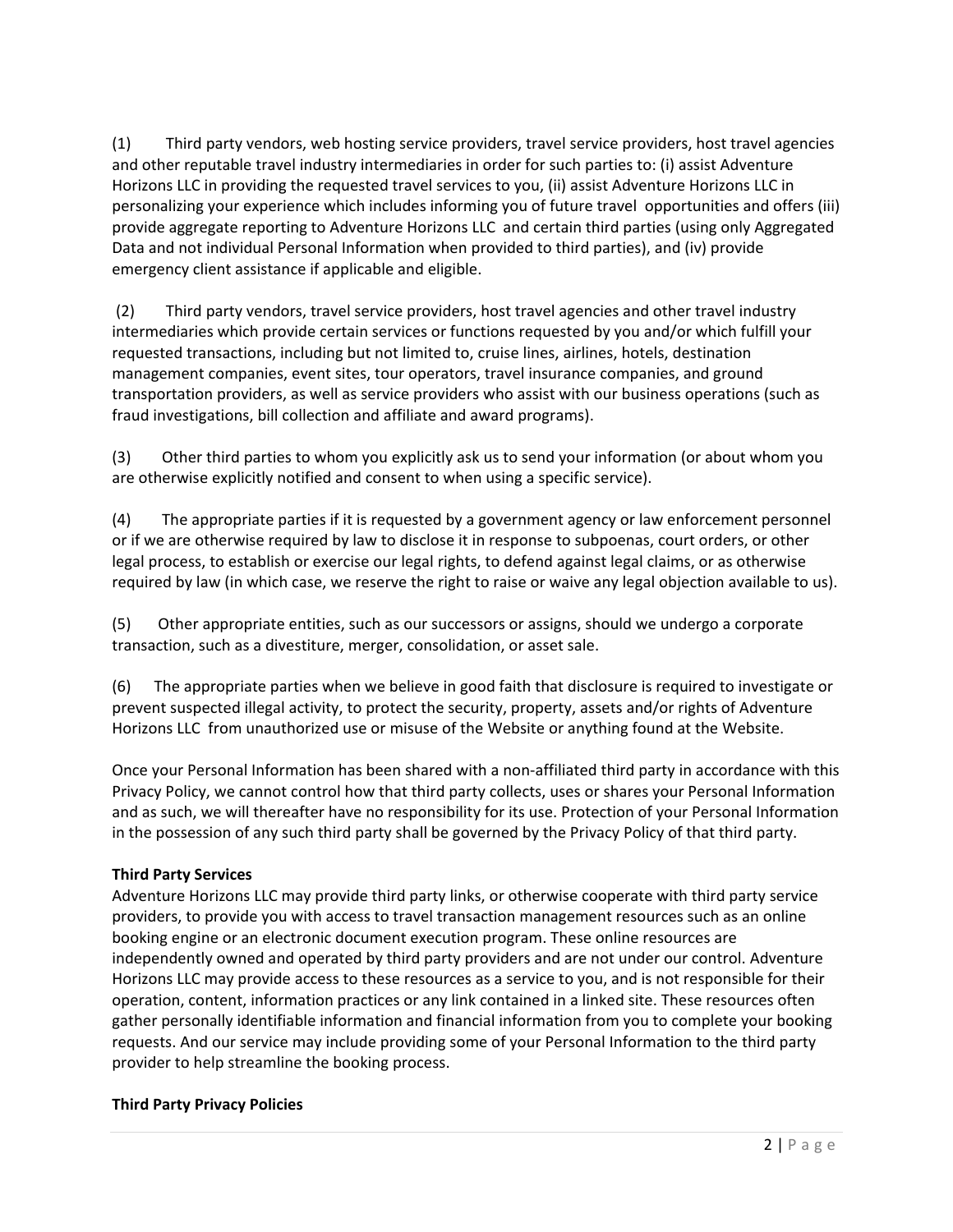Vendors, suppliers of travel services, host travel agencies, other travel intermediaries, and other third parties with whom we share your Personal Information may have their own privacy policies accessible which may be on their own websites. We strongly encourage you to review those privacy notices. Adventure Horizons LLC's Privacy Policy does not apply to these vendors, suppliers of travel services, host travel agencies and other travel intermediaries, and other third parties, as their policies may differ from our Privacy Policy.

# **Cookies**

When you visit or access the Website, our systems or our web hosting service provider may send one or more cookies (small text files containing a string of characters) to your computer that uniquely identifies your browser. Cookies alone do not tell us your e-mail address or other Personal Information unless you choose to provide this information to us by, for example, using certain interactive features on our Website. We use cookies to improve the quality of the Website by storing user preferences and tracking user trends. Most web browsers accept cookies automatically, but can be configured not to do so or to notify the user when a cookie is being sent. If you wish to disable cookies, refer to your browser help menu to learn how to disable cookies. Please note that if you disable cookies, you may not be able to use some customized travel planning features available on the Website. The information contained in or collected by cookies is not considered Personal Information for the purposes of this Privacy Policy.

# **Aggregated Information**

In addition to any Personal Information you may voluntarily provide to us, this Website also collects general information regarding visitors and users of this Website as it relates to their use of the Website (referred to herein as "Aggregated Data"). This information is collected automatically each time a user navigates our Website. The term Aggregated Data includes, but is not limited to, such information as traffic patterns, number, frequency and duration of visits to certain pages, visits from other websites or to third-party websites linked to this Website, use of particular services and interest in services, information or features of the Website or other parties made available through or found at the Website. This information is anonymous and is useful for improving the content and navigational tools of our Website. Aggregated Data may also include information or data obtained from you or other sources, which has been combined with or compiled from other information or data in such a manner to no longer be personally identifiable or linked to an individual. Aggregated Data is not considered Personal Information for the purposes of this Privacy Policy.

# **Children**

Adventure Horizons LLC does not sell travel or other services for purchase by children. This is a general audience website and does not offer services directed to children. Should a child whom we know to be under 18 send Personal Information to us, we will use that information only to respond directly to that child to inform him or her that we must have parental consent before receiving his or her personal information.

**California Residents—Your California Privacy Rights.** When California customers provide Personal Information to a business, they have the right to request certain disclosures if the business shares Personal Information with third parties for the third parties' own direct marketing purposes. The law provides that a company that has a privacy policy that provides consumers with choice regarding sharing Personal Information with third parties for those third parties' direct marketing purposes may instead provide California customers with information on how to exercise that choice. As stated in this Privacy Policy, we do not share information with third parties for those third parties' own direct marketing purposes without your consent. California customers may request further information about our